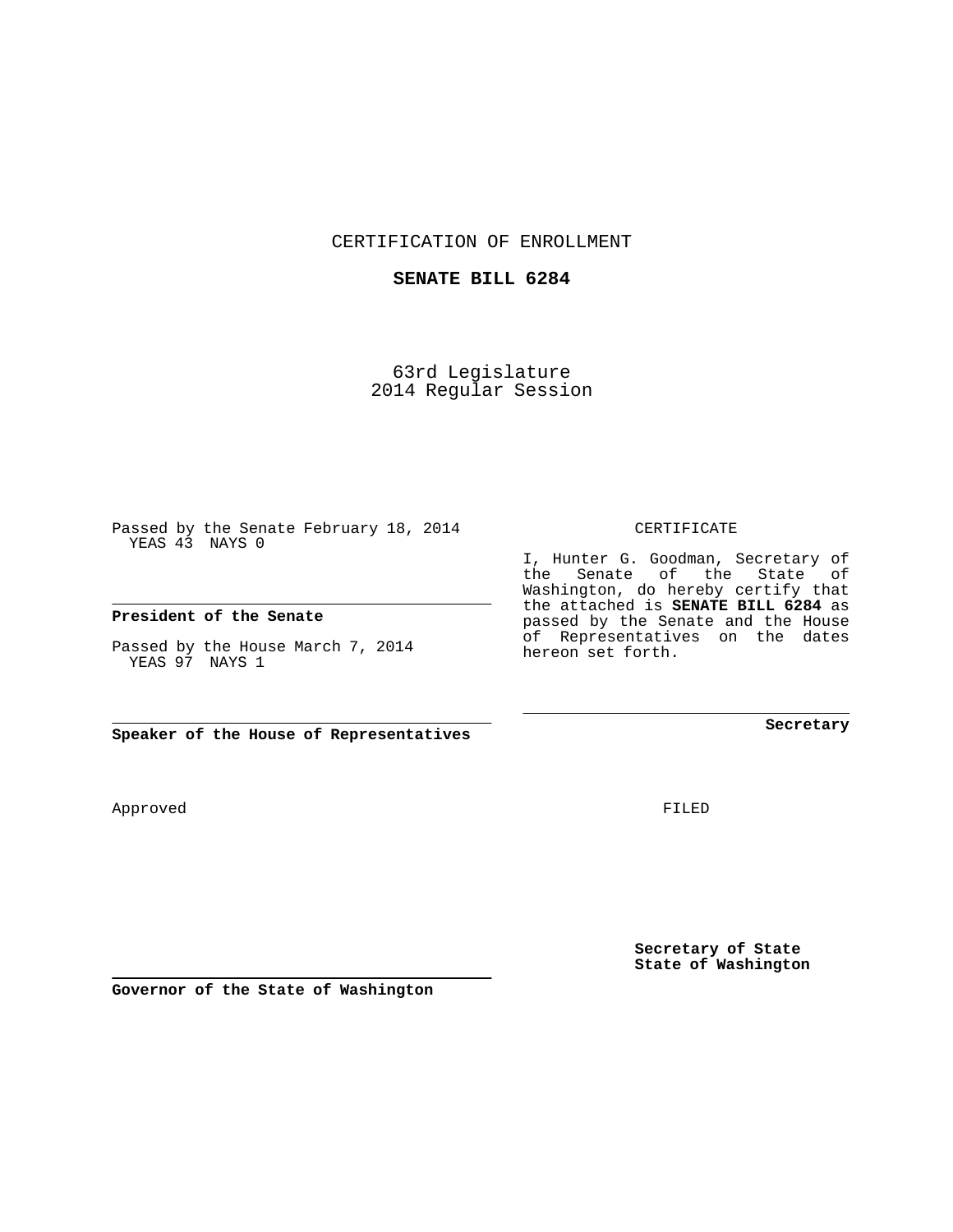## **SENATE BILL 6284** \_\_\_\_\_\_\_\_\_\_\_\_\_\_\_\_\_\_\_\_\_\_\_\_\_\_\_\_\_\_\_\_\_\_\_\_\_\_\_\_\_\_\_\_\_

\_\_\_\_\_\_\_\_\_\_\_\_\_\_\_\_\_\_\_\_\_\_\_\_\_\_\_\_\_\_\_\_\_\_\_\_\_\_\_\_\_\_\_\_\_

Passed Legislature - 2014 Regular Session

**State of Washington 63rd Legislature 2014 Regular Session By** Senators Hill and Frockt; by request of Department of Health Read first time 01/20/14. Referred to Committee on Health Care .

1 AN ACT Relating to expenditures from the public health supplemental 2 account; and amending RCW 43.70.327.

3 BE IT ENACTED BY THE LEGISLATURE OF THE STATE OF WASHINGTON:

 4 **Sec. 1.** RCW 43.70.327 and 2001 c 80 s 3 are each amended to read 5 as follows:

 6 (1) The public health supplemental account is created in the state 7 treasury. All receipts from gifts, bequests, devises, or funds, whose 8 use is determined to further the purpose of maintaining and improving 9 the health of Washington residents through the public health system 10 must be deposited into the account. Money in the account may be spent 11 only after appropriation. Expenditures from the account may be used 12 only for maintaining and improving the health of Washington residents 13 through the public health system, which may include funding for staff. 14 ((Expenditures from the account shall not be used to pay for or add 15 permanent full-time equivalent staff positions.))

16 (2) The department shall file an annual statement of the financial 17 condition, transactions, and affairs of any program funded under this 18 section in a form and manner prescribed by the office of financial